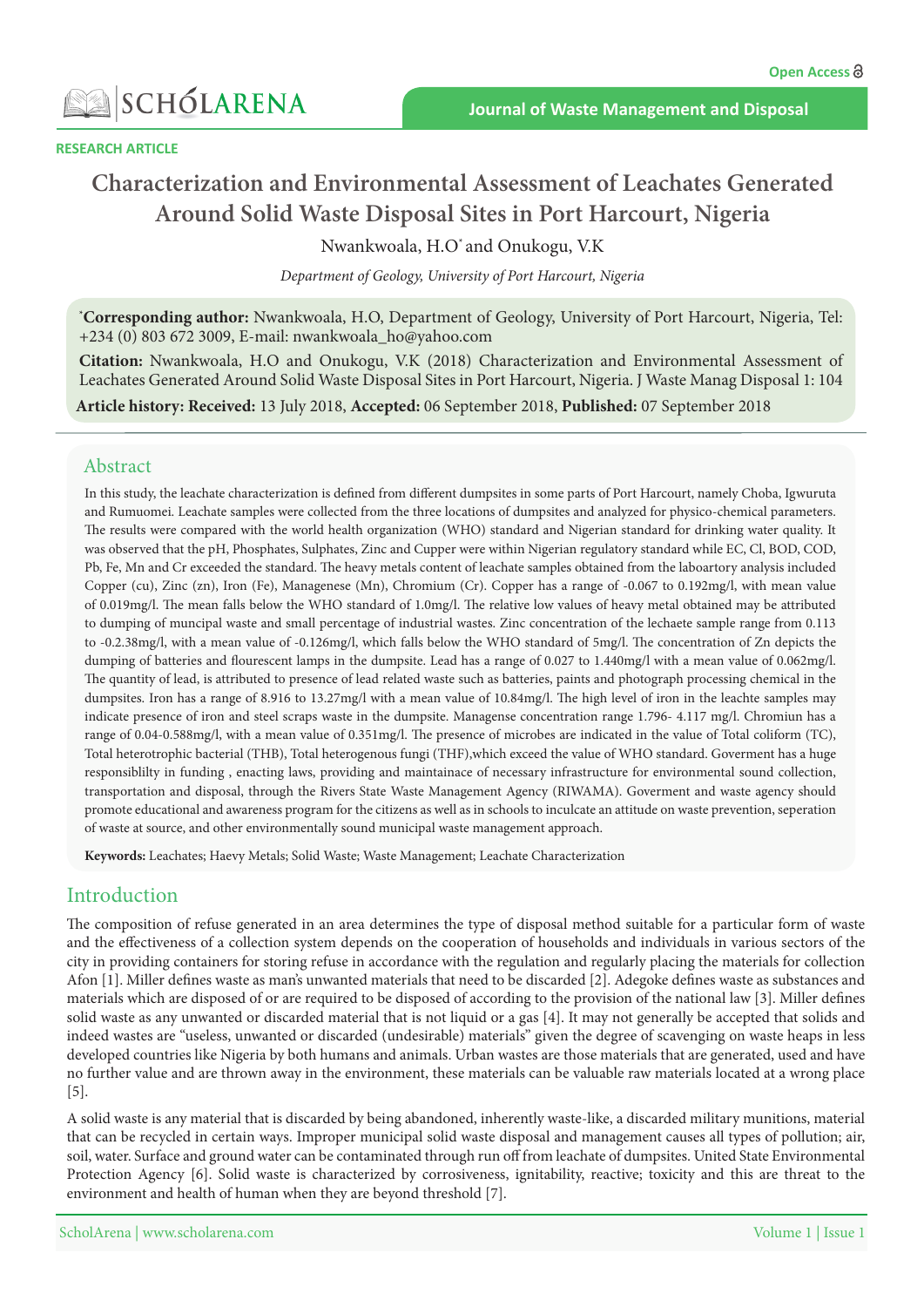Butu and Mshelia in their studies classified solid waste into non-biodegradable and bio-degradable [8-10]. Non-biodegradable materials are known to have metals that emit toxic when exposed to a certain level, example of such are the polythene bags and e-waste usually from electronic waste, while biodegradable are without direct chemical impact, but result in nuisance and means to convey disease by vectors example rodents, reptiles and insects.

Solid wastes predominantly consist of municipal solid waste (MSW), residential, commercial, and industrial waste. Municipal Solid Waste is more commonly known as trash or garbage and it is point of this study. Domestic or residential waste are those that are collected from dwelling place on regular basis, such waste include organic matter resulting from dwelling places on regular basis such waste include organic matter resulting from preparation and consummation of food, rags nylon and ashes are the remain after various cooking and heating processes.

The commercial wastes are those that arise from shops, supermarket, market and others; they include paper, carton, polythene bags and nylons. The industrial wastes are those waste materials that arise from industries; these could be solid, liquid, sludge or emotive title attached to them like toxic, hazardous and special. The industrial waste include metals, scraps, chips and grits from machine, shop, sawdust, paper pieces and glass  $[11-13]$ .

Solid waste can be classified into three kinds, namely Garage, Ashes and Rubbish according to Kenneth and Huie [14]. The garages include organic matter resulting from preparation and consumption of food. Ashes include remains of cooking and heating process and rubbish may either take the form of combustible such as paper, rags, wood, leaves and weeds or non-combustible such as glass, plastic, polythene and metal materials.

Solid waste management is a serious problem in Nigerian, and most cities like Port Harcourt lack proper management place, as well as standard engineered landfills [15-17]. The lack of provision of proper engineered sanitary landfills for disposal of waste by the local government authorities and state government has given room for the proliferation of open dumps that are scattered in every available space within and outside the city. These scattered refuse dumpsite usually become eyesore to passer-by and could obstruct road user. The problem of solid waste has become more sensitive in the city as its urbanization and industrialization activities increase rapid within the metropolitan. Municipal Solid Waste (MSW) problems in developing countries like ours (Nigeria) especially Port Harcourt which is more complex due to a number of reasons, such as urbanization, economic growth, political, cultural aspect and to an extent, lack of government enforcements of sanctions. The convectional municipal solid waste management (MSWM) approach is reductionist, not the ability to solve the complexities caused by interaction of different part of the system. Functional elements of waste management are considered independently, while these elements are influenced by one another, consequently one problem is solved but others remained. These challenges promote holistic approach that considers all the aspect such as cultural, environmental, social and political and all stakeholders of municipal solid wastes management system. Therefore for a sustainable solid waste management with an aim of reduction in environmental and health adverse effects, a multi-dimensional approach should be followed. Therefore, it is pertinent to access the environmental and health threat that we are exposed to through solid waste.

# Description/Geology of the Study Area

Geographically, the study area covers within Ikwerre and Obio Akpor Local Government Areas of Rivers State, Nigeria. These locations were chosen because it is growing and it is within the metropolitan area. This is because about 80 percent of solid waste generated comes from domestic sources and one of the locations is the approved site from the state. The effect of solid waste is usually on receptors like plants, human, environment in the location.

Port Harcourt is located within the oil-rich Niger Delta sedimentary basin. Generally, the basin consists primarily of regressive sediments which are of Tertiary age. The detailed geology of the lithostratigraphic subdivision of the Niger Delta basin was given by Short & Stauble [18]. The Niger Delta basin is one of the most prolific hydrocarbon systems in the world. The delta was formed at the site of a rift triple junction that is related to the opening of the Southern Atlantic; starting in the late Jurassic, continuing into the Cretaceous

The coastal sedimentary basins of Nigeria have witnessed three depositional cycles. The first depositional cycle began with a marine incursion in the middle Cretaceous, which was terminated by a mild folding phase in the Santonian. The second cycle is identified by events leading to the growth of a Proto-Niger Delta during the late Cretaceous, ending in a major marine transgression in the Paleocene. The third cycle stretched from Eocene to Recent, marking the continuous growth of the main Niger Delta. A threefold subdivision is established for the lithostratigraphic units of the Niger Delta subsurface. These units occur throughout the Niger Delta basin; with ages ranging from early Tertiary to Recent. They are related to the present outcrops and environment of deposition [18].

The Benin flank is regarded as the northern boundary of the Niger Delta; which is an east-north-east trending hinge line which lies south of the West African basement massif. The basin's north-eastern boundary is defined by outcrops of the Cretaceous on the Abakaliki High and also further east-south-east by the Calabar Flank (a hinge line bordering the adjacent Precambrian). The Tertiary portion of the basin is subdivided into three distinct formations, representing a prograding (regressive) depositional facies which are distinguished by their sand-shale ratio.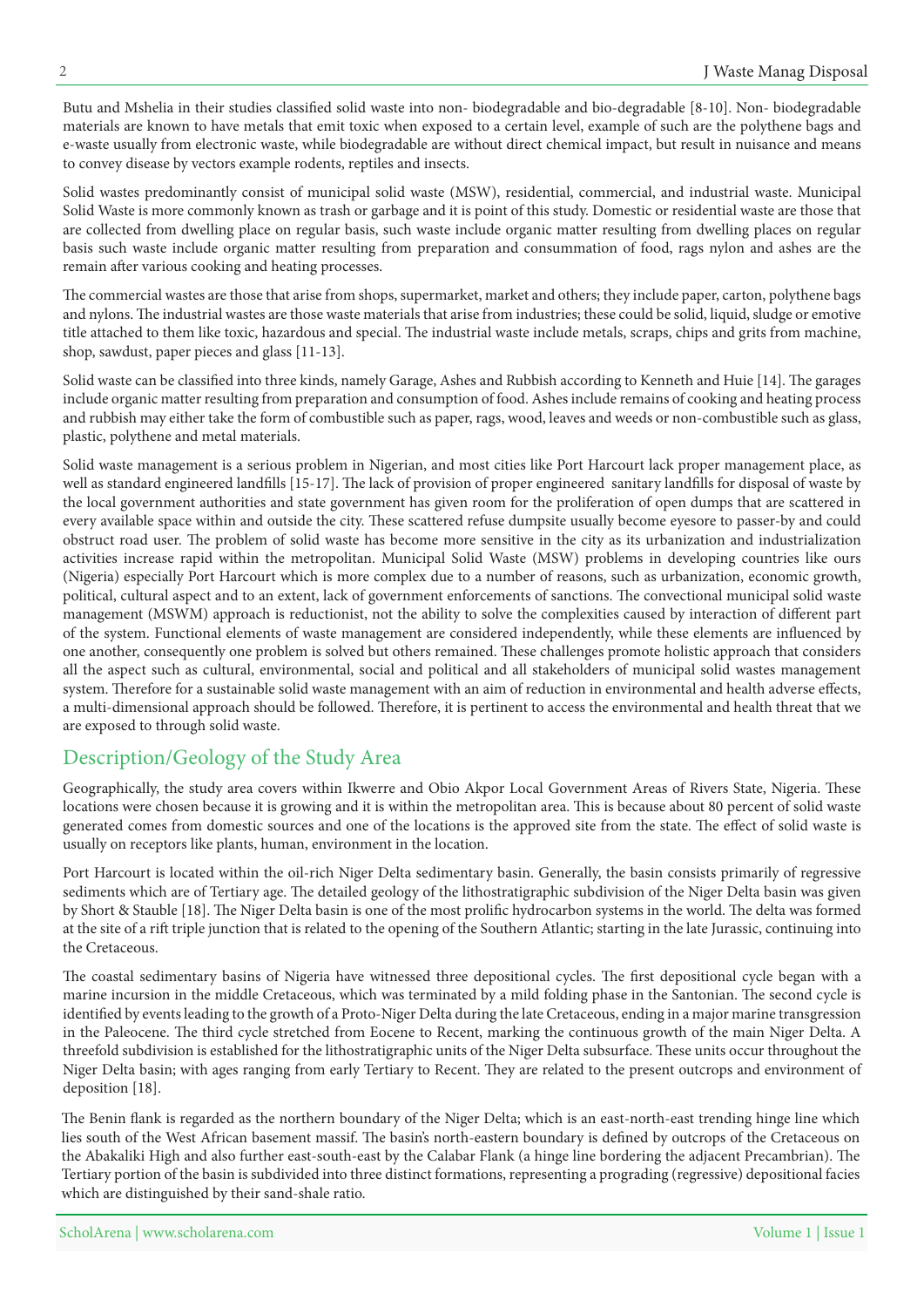(1) The Akata Formation: This formation lies at the base of the basin, which is of marine origin; composed of low density, high pressure shallow marine to deep water thick shale sequence. Beginning in the Paleocene and through to the Recent, the Akata Formation formed during lowstands, when terrestrial organic matter and clays were transported to deep water areas that are characterized by low energy conditions and anoxic settings. The formation underlies the entire stretch of the delta and it's typically over-pressured. During the development of the delta, the deep sea sands of the upper Akata were most likely deposited by turbidity .currents

(2) The Agbada Formation: This consists of paralic siliciclastics over 3700 meters thick and represents the actual deltaic portion of the sequence. The formation is entirely an alternating sequence of deltaic (fluvial, coastal, fluvio-marine) sands and marine shale. In the lower Agbada Formation, shale and sandstone beds were deposited in equal proportion. However, the upper coastal portion is mostly sand with minor shale interbeds [18].

(3) The Benin Formation: This formation consists of freshwater continental (fluviatile) deposits, comprising of alluvial and upper coastal sands and gravel with occasional clay layers. The formation has a thickness of 2100 meters at the basin center [19].



Figure 1: Map of the Study Area

# Methods of Study

Standard sampling methods were employed in the study and visual examination of the field before sampling was carried out. The observation was targeted at determining the land orientation of the location amongst other reasons.

### Leachate Sampling

The Leachate samples were collected from the surface at the low gradient of each location. Prior to the sampling, the sample bottle were labeled to avoid further exposure of the sample after collection and difficulty in labeling of the bottle due to its wet condition. Once the sample is collected and the crown cork placed appropriately, it is immediately stored in the iced cooling box. The location is then geo-referenced both in the field note and in the base map. The elevation of the location is also obtained using the GPS. Both the coordinate and elevation were obtained with maximum error margin of 3.0m

#### Laboratory Analysis

Samples were taken and transported to the laboratory for analysis on the same day. They were conveyed in the cooling box to maintain normal and acceptable condition. The physio-chemical analysis was carried at the Institute of Pollution Studies (IPS), Rivers State University, Port Harcourt, by standard methods APHA 20<sup>th</sup> Edition [20]. Physico-chemical parameters such as pH, electrical conductivity, total dissolved solid (TOS), total hardness, dissolved oxygen (DO), biological oxygen demand (BOD), sulphate, phosphate, and chloride were analysed.

Laboratory analysis of Heavy Metals such as Lead, Copper, Zinc, Iron, Manganese, and Chromium were carried at Anal Concept Ltd with standard method analysis by GBC Avanta Version (2.02). Microbial analysis was carried out at Austino Research & Analysis Laboratory Nig. Ltd by standard methods of Pour Plate Method for Total heterogeneous bacterial-THB, and Total heterogeneous fungi-THF, for Total coli form Most Probable Number Method was used.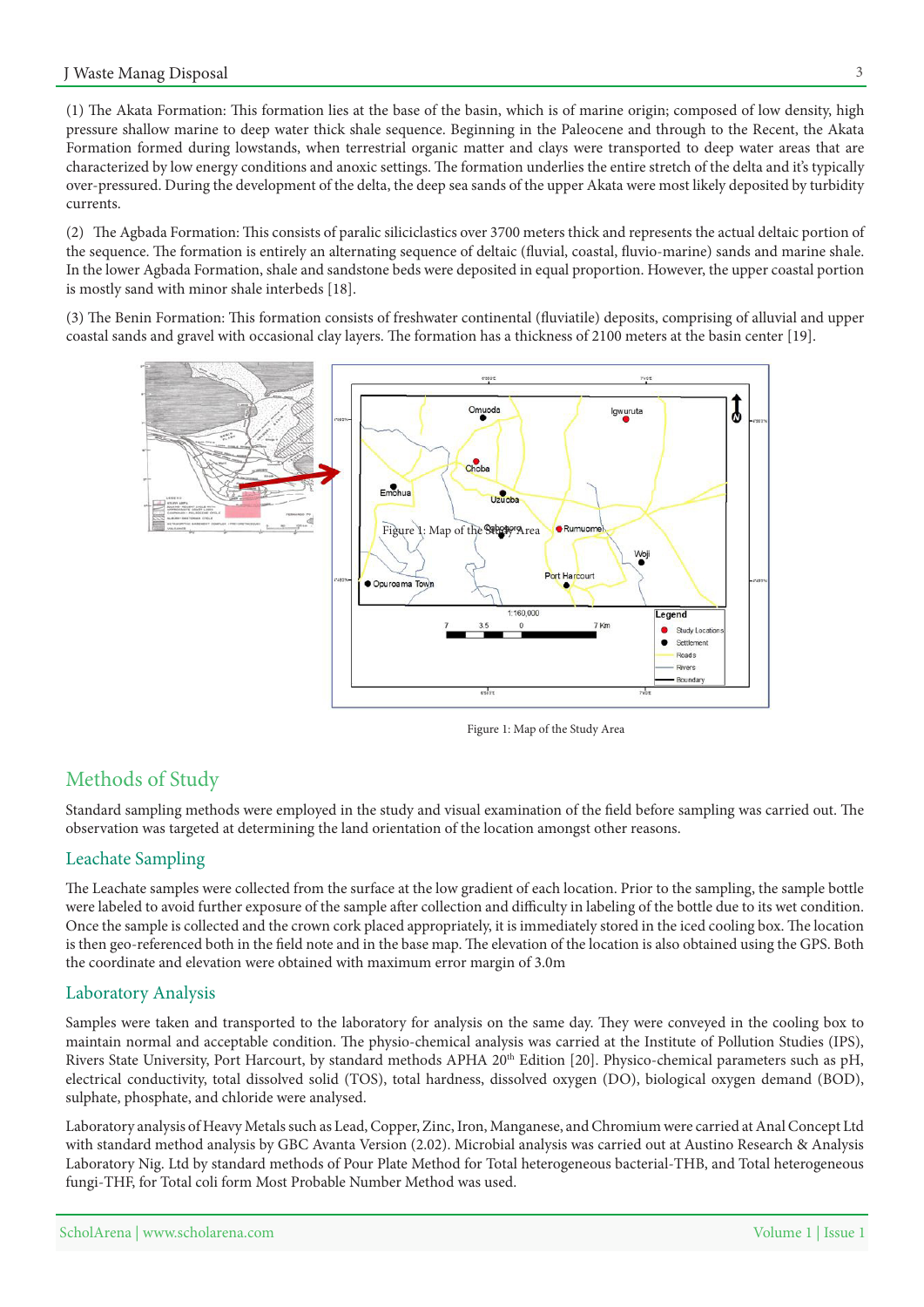# Results and Discussion

| S/N            | Parameter                                              | <b>Location1</b><br>(L1) | Location <sub>2</sub><br>(L2) | Location3<br>(L3) | Mean     | Control<br>(L4) | <b>WHO</b><br>(2012)<br><b>Standard</b> | <b>NSDWQ</b><br>(2007) |
|----------------|--------------------------------------------------------|--------------------------|-------------------------------|-------------------|----------|-----------------|-----------------------------------------|------------------------|
| $\mathbf{1}$   | pH                                                     | 6.90                     | 6.54                          | 6.99              | 6.77     | 5.34            | $6.5 - 8.5$                             | $6.5 - 8.5$            |
| $\overline{2}$ | <b>Electrical Conductivity</b><br>$(\mu S/cm)$         | 746                      | 5330                          | 16200             | 7425     | 61.40           | Nil                                     | Nil                    |
| $\overline{3}$ | Total dissolved<br>solid(mg/l)                         | 520                      | 3731                          | 11340             | 5197     | 6.25            | Nil                                     | 500                    |
| $\overline{4}$ | Phosphate(mg/l)                                        | < 0.05                   | < 0.05                        | < 0.05            | 0.05     | Nil             | <b>NS</b>                               |                        |
| 5              | Sulphate (mg/l)                                        | 7.17                     | 6.61                          | 72.33             | 29       | 5.18            | 200                                     | 250                    |
| 6              | Chloride (mg/l)                                        | 49.40                    | 889.20                        | 1877.2            | 939      | 347.60          | 200                                     | 250                    |
| $\sqrt{2}$     | <b>Total hardness</b><br>$(mg/l)$ as CaCO <sub>3</sub> | 5.76                     | 153.60                        | 480               | 213      | 62.70           | 150                                     | Nil                    |
| $\,8\,$        | Dissolved Oxygen,<br>DO(mg/l)                          | 5.76                     | 153.60                        | 480               | 213      | 62.70           | 150                                     | Nil                    |
| $\overline{9}$ | Biochemical oxygen<br>demand, BOD (mg/l)               | 17.1                     | 487.2                         | 548.1             | 351      | 0.98            | <b>NS</b>                               |                        |
|                | <b>HEAVY METALS</b>                                    |                          |                               |                   |          |                 |                                         |                        |
| 10             | Cooper                                                 | $-0.067$                 | $-0.067$                      | 0.192             | 0.019    | 0.00            | 1.0                                     |                        |
| 11             | Zinc                                                   | $-0.113$                 | $-0.028$                      | $-0.238$          | $-0.126$ | 0.02            | 5.00                                    |                        |
| 12             | Lead                                                   | 0.027                    | 0.518                         | 1.440             | 0.062    | 0.01            | 0.01                                    |                        |
| 13             | <b>Iron</b>                                            | 13.271                   | 10.332                        | 8.916             | 10.84    | 0.07            | 0.3                                     |                        |
| 14             | Manganese                                              | 0.133                    | 4.117                         | 1.706             | 1.985    | 0.01            | <b>NS</b>                               |                        |
| 15             | Chromium                                               | $-0.014$                 | 0.588                         | 0.478             | 0.351    | 0.02            | <b>NS</b>                               |                        |
|                | <b>MICROBIAL</b><br><b>ANALYSIS</b>                    |                          |                               |                   |          |                 |                                         |                        |
| 16             | Total coliform/100ml                                   | 154                      | 295                           | 103               |          | 9.1             | $\mathbf{0}$                            |                        |
| 17             | Total heterogeneous<br>Fungi(CFU/ml)                   | $2.6x10^2$               | $4.1x10^3$                    | $3.8x10^2$        |          | $1.01x10^2$     |                                         |                        |
| 18             | Total heterogeneous<br>Bacterial(CFU/ml)               | 4.5x10 <sup>4</sup>      | $3.2x10^2$                    | $2.8x10^2$        |          | $2.65x10^2$     | 1.1X10 <sup>2</sup>                     |                        |

Table 1: Concentrations of the leachate samples collected from the locations

| Composition | Percentage |  |  |  |
|-------------|------------|--|--|--|
| Organic     | 30%        |  |  |  |
| Inorganic   | 50%        |  |  |  |
| Metals      | 9%         |  |  |  |
| Woods       | 8%         |  |  |  |
| Other       | 3%         |  |  |  |

Table 2: Solid Wastes Composition



Figure 2: Characterisation of the Study Area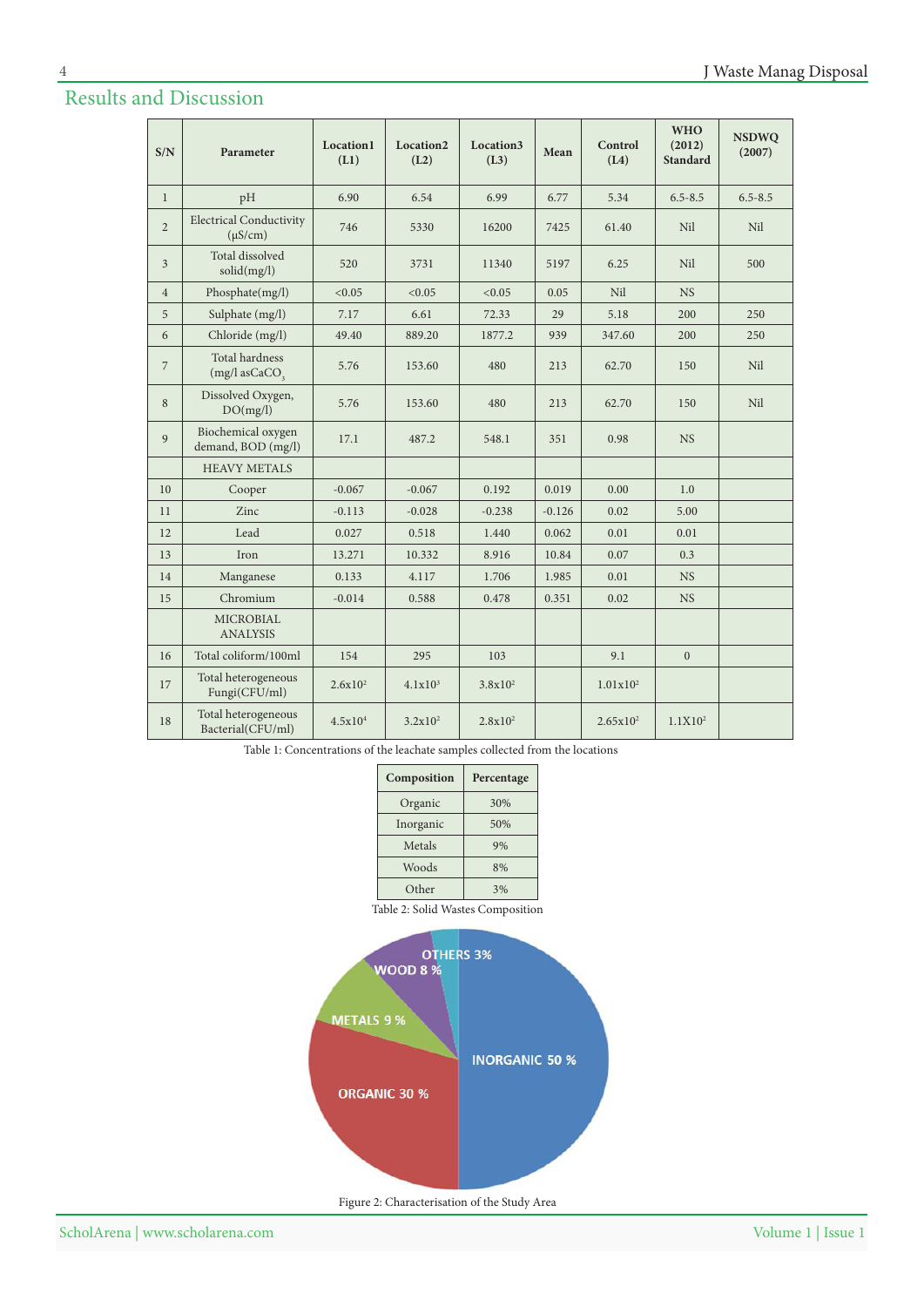The municipal solid waste of the study areas contain metals, woods, organic fractions (paper, food waste, yard waste) and inorganic matters (textile, plastics, glass, leather) from different sources, such as residential, commercial, institutional, industrial areas. Figure 2 shows the characterisation of the study location. By random sampling, observation from the three (3) different locations, the composition of the municipal waste can be characterized as follows:

#### The pH values

for the leachate sample examined ranged from 6.54-6.99, with a mean value 6.765 while the control had a value of 5.34. This falls within the recommended WHO standard [21]. The value indicate acidicty.

#### Electrical Conductivity (EC)

is the measure of a substance to accomodate the transport of an eletric charge. It also measure ionic strength. The EC has a value range of 746-16200us/cm. The control has a value of 61.4 us/cm. According to Paul, chloride, sodium and potassium contribute mainly to conductivty [22].

#### Total Dissolved Solids (TDS)

#### :Chloride

Comprises mainly of inorganic salt and dissolved organics. There is significant variation in the values TDS among the samples. It has a range of 520-11340 mg/l. The amount of TDS indicates the extent of mineralization and the higer the TDS concentration can change the physical and chemical content of the recieving water [23].

# Phosphate  $(PO_{4})$

The presence of PO<sub>4</sub>, in leachate is dangerous as it increase eutrophication and promote the growth of algae. It has a value of  $0.05$ mg/l.

# Sulphate $(SO_{\tau_4})$

This has a range of 6.67- 72.33 mg/l which is below WHO standard of 200 mg/l. Sulphate show variation in its value with the different dumpsite and may have resulted from oxidation of iron sulphide present in a particular site.

The value of chloride in the leachaete ranges (49.4-1877 mg/l) with a mean value of 939 mg/l. This exceed WHO standard of 200mg/l. Cholride has a conservative contaminant effect and therefore pose serious threat to groundwater pollution.

# Biological Oxygen Demand  $(BOD<sub>5</sub>)$

Value ranges from 17.1-548 mg/l with a mean of 351 mg/l. BOD5 showed maturity of the tends to indicate the maturity of the dumpsite.

The heavy metals content of leachaete sample obtained from the laboartory analysis included Copper(cu), Zinc(zn), Iron (Fe), Managenese(Mn), Chromium (Cr).Copper has a range of -0.067 to 0.192mg/l, the mean value is 0.019mg/l. The mean falls below the WHO standard of 1.0mg/l. The relative low values of heavy metal obtained may be attributed to dumping of muncipal waste and small percentage of industrial wastes. Zinc concentration of the lechaete sample range from 0.113 to -0.2.38 mg/l, with a mean value of -0.126 mg/l, which falls below the WHO standard of 5 mg/l. The concentration of Zn depicts the dumping of batteries and flourescent lamps in the dumpsite. Lead has a range of 0.027 to 1.440 mg/l. The mean value is 0.062 mg/l. The quantity of lead, is attributed to presence of lead related waste such as batteries, paints andphotograph processing chemical in the dumpsite. Moturi et al., Mor et al [24,25]. Iron has a range of 8.916 to 13.27 mg/l with a mean value of 10.84 mg/l. The high level of iron in the leachte sample may indicate presence of iron and steel scraps waste in the dumpsite. Managense concentration range 1.796- 4.117 mg/l. Chromiun has a range of 0.04-0.588 mg/l, with amean value of 0.351 mg/l. The presence of chromiun in the sample may indicate waste from the emission of automobiles. The presence of these heavy maetals is an indication of industrials waste in the these dumpsites [26].

The presence of microbial as in the Table 1 is indicated in the value of Total coliform (TC), Total heterotrophic bacterial (THB), Total heterogenous fungi (THF), which exceed the value of WHO standard. These coliforms of bacterial and fungi are known to be pathogenic and are opportunistic and their presence indicates poor quality of water [27-29]. High concentration of total coliform in these study areas is indicative of high pollution of groundwater by organic contaminant at the dumpsites.

This study has shown from characterization of the study area, to have about 50% percentage composition for inorganic matters which comprise of textile, plastics etc. The municipal solid waste in Port Harcourt shows high level of non-biodegrabable matter, such as plastic and polyethen bags in form of pure water sachets are indiscrimatly littered in the metropolis. Plastics are so versatile in use that their impacts on the environment are extremely wide ranging. Careless disposal of plastic bags chokes drains, blocks the porosity of the soil and causes problems for groundwater recharge. Plastic disturbs the soil microbe activity, and once ingested, can kill animals. Plastic bags can also contaminate foodstuffs due to leaching of toxic dyes and transfer of pathogens. Careless disposal on the ground, littered around in open drains, or in unmanaged garbage dumps. Plastics cause extensive damage to the environment at large.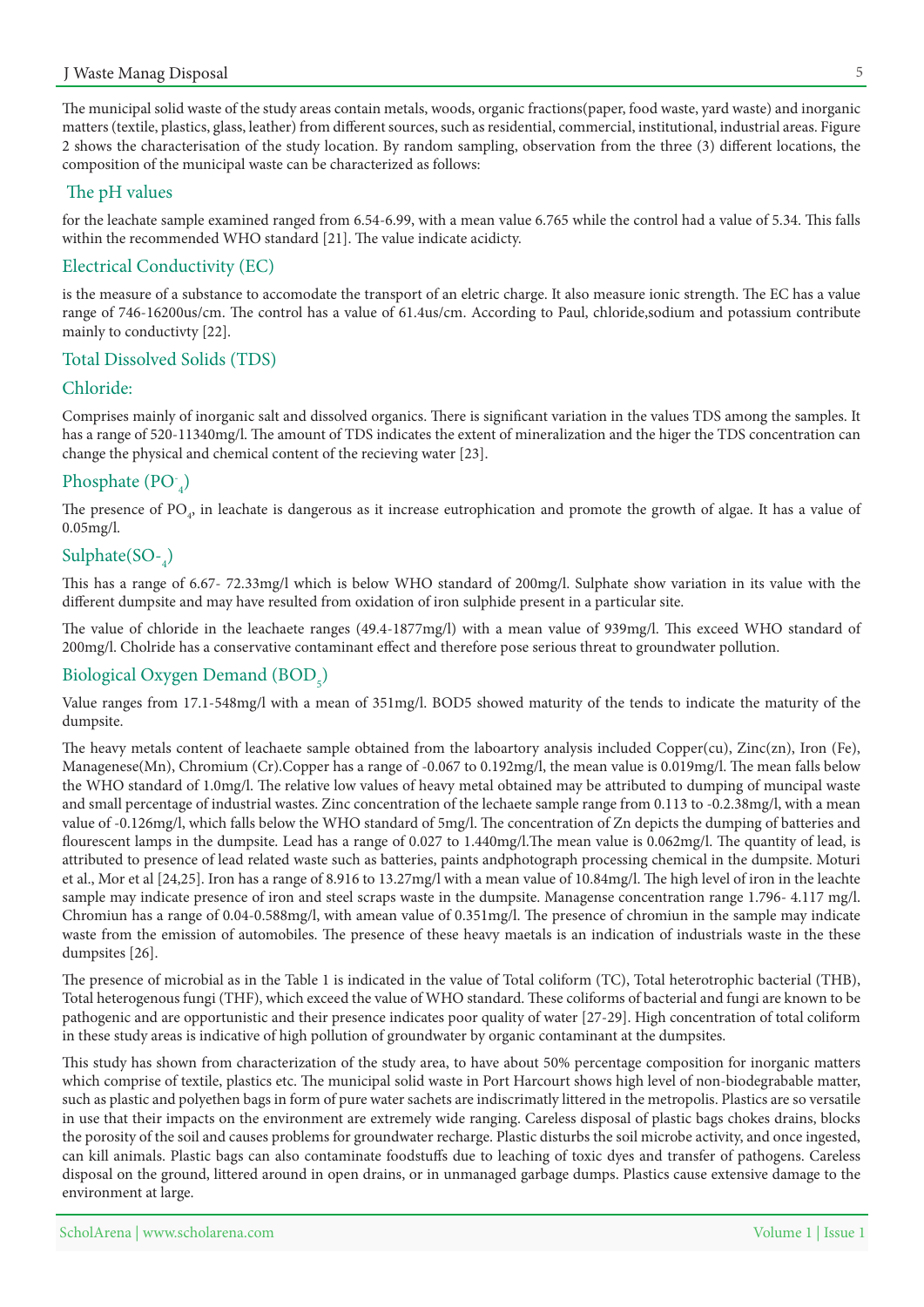# Conclusion

Solid waste generation is tightly connected to population, urbanization and affluence. Solid waste has become a major challenge for municipality to collect, recycle, treat, and dispose of the due to growth in population, prosperity and urbanization in our country as a developing nation. The neglect of solid waste management in a country will compromise sustainble development. The problems of which solid waste generate are of concern to life preservation. It must be emphazied that there are severalpublic health and environmental cobenefits amass from effective, solid waste management practices, which concurrently will improve the quality of life, prevent water and soil contamination, promote good health for humans and maintain friendly environmental condition by reducing green house gas emissions, conserve natural resource and provide renewable energy benefits [30].

### Recommendations

Municipal solid waste management & disposal continue to be area of concern in relation to health, social, environment and economics issue. Solid wate management requires a holistic approach to attend a sustainable management plan. Proper management of solid waste reduce or eliminates adverse impacts on the environment and human health and supports economic development and improved quality of life. Therefore a number of methods should be followed in achieving a subtainable plan. Methods of waste reduction, waste reuse and recycling are the preferred options when managing waste [31].

### Dumpsite/landfill

Standard landfills (not the ordinary dug earth) should be constructed at specific locations to minimize the impacts of municipal solid wastes. These locations should be located at a safe distance from all human settlement/ residential area. Landfill sites should be well lined and walled to ensure that there is no leakage into the nearby ground water sources. Recycling too carries health risks if proper precautions are not taken. Rag pickers and others, who are involved in scavenging in the waste dumps for items that can be recycled, may sustain injuries and come into direct contact with these infectious items. It becomes necessary to be guard against chemical when working with waste disposal agency.

Goverment has a huge responsiblilty in funding, enacting laws, providing and maintainace of necessary infrastructure for environmental sound collection, transportation and disposal, through waste management agency in the state Riverstate Waste Management Agency (RIWAMA). Goverment and waste agency should promote educational and awareness program for the citizens as well as in schools to incucate an attitude on waste prevention, seperation of waste at source, and other environmentally sound municipal waste management approach.

Plastics Industries should design eco-friendly, biogradable plastics with less use of colouring, to reduce the use of chemicals that are generated from the dyes. Generally the cost of remedies of the effect of improper solid waste management can be avoided if the public or citizen, manufactuers promote the use of biodegradable solid waste more than nonbiodegradable waste.

### References

1. Afon AO (2003) Issues in Urban Residential Area Solid Waste Management Sustainability: Challenges of Environmental Sustainability in a Democratic Government. Proceedings of 11<sup>th</sup> National Conference of the Environment and Behaviour Association of Nigeria held in Akure, Nigeria, 23<sup>rd</sup> - 25<sup>th</sup> Oct 2003.

2. Miller GT (1993) Environmental Science: Sustaining the Earth, Belmont, California - Wadsworth Publishing Company: 211-8.

3. Adegoke OS (1990) Waste Management within the Context of Sustainable Development. In Aina and Adedipe (eds). The making of the Nigerian Environmental Policy; FEPA Monograph 103-17.

4. Miller GT (1994) Living in the Environment; Belmont, California - Wadsworth Publishing Company: 78-83.

5. Sharma BK (2010) Environmental Chemistry. GOEL Publishing House, Meerrut w1-8.

6. U.S Environmental Protection Agency: http://www.epa.gov/epawaste/conserve/index.htm

7. Pervez Alam, Kafeel Ahmade (2013) Special Issue of International Journal of Sustainable Development and Green Economics (USDGE) 2: 12-20.

8. Butu AW, Mshelia SS (2014) Municipal solid waste disposal and environmental issues Kano Metropolis, Nigeria. British J Environ Earth Sci 2: 10-26

9. Butu AW (2013) Spatial Variation in the Levels of Concentration of Metal Contaminants in River Kubanni Zaria, Nigeria. J Environ Earth Sci 3: 183-91.

10. Butu AW, Ageda BR, Bichi AA (2013) Environmental Impacts of Roadside Disposal of Municipal Solid Waste in Karu, Nasarawa State, Nigeria. Int J Environ Pollution Res 1: 1-19.

11. Jean B, Mohammed AA, Cristobal D, Andre F, Qingxian G, et al. Waste management.

12. Kadafa AY, Latifa A, Abdullahi HS, Suleiman WA (2013) Comparative Assessment of the municipal Solid Waste Management Services. Nature and Science 11: 154-64.

13. Mohammad Aljaradin, Kenneth M Persson (2012) Environmental Impact of Municipal Solid Waste Landfill in semi-Arid Climate-Case Study-Jordan. The Open Waste Management J 95: 92-9.

14. Kenneth C, Huie JM (1983) Solid Waste Management. The Regional Approach. Cambridge, Ballinger Publishing Company: 78.

15. Ayotamuno Josiah M, Akuro Gobo AE (2004) Municipal solid waste management in Port Harcourt, Nigeria: Obstacles and prospects. Management of Environmental Quality 15: 389-98.

16. Abumere S (1983) City Surface Solid Waste in Nigeria Cities. Environ Int 9: 391-6.

17. American association of petroleum geosciences bulletin: outline of geology of Niger delta. http://aapgbull. Geosciences world.org/content/51/5/761.